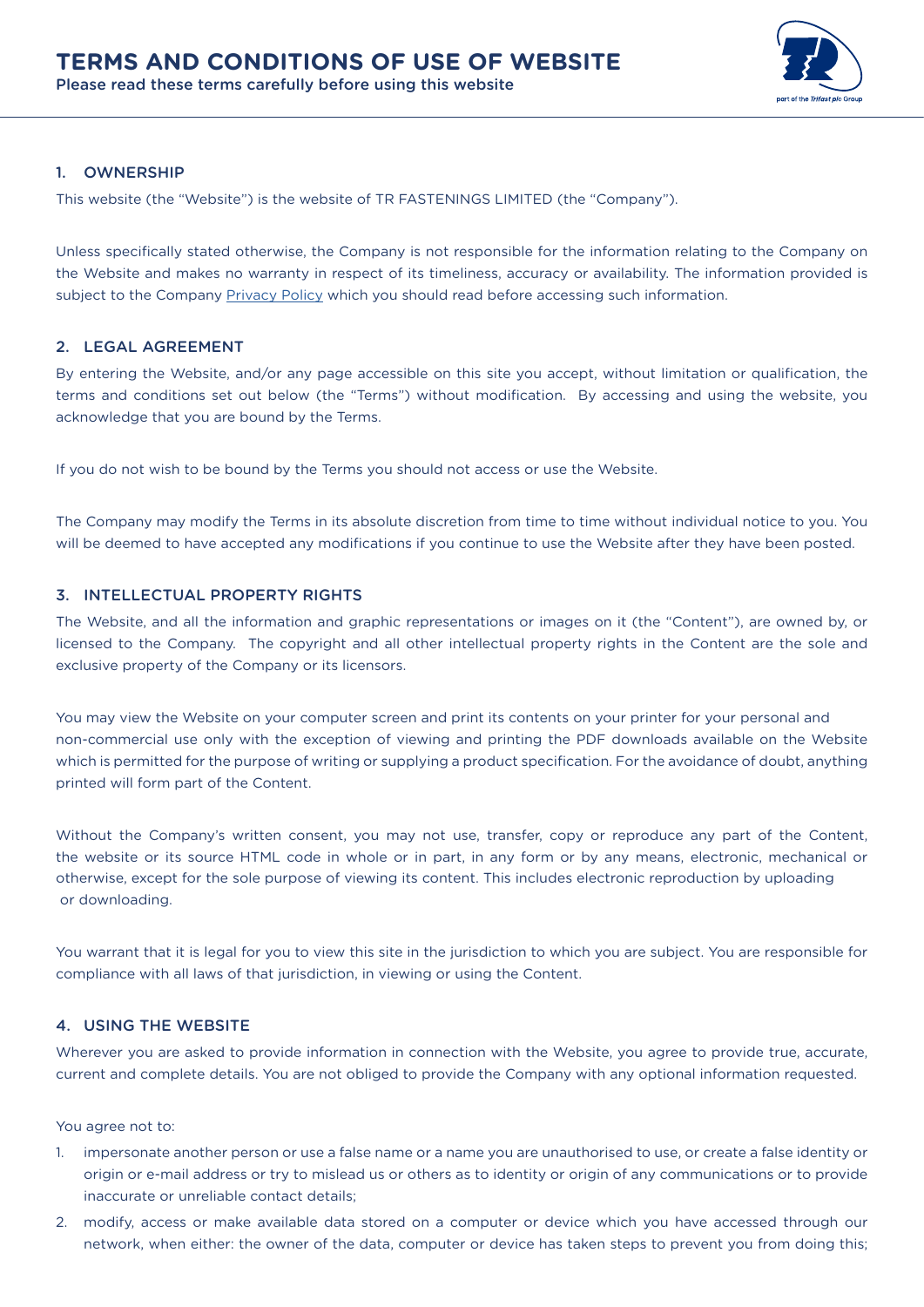

or the owner has expressed a wish that you do not do this;

- 3. make available or upload files that contain software or other material, data or information not owned by or licensed to you or collect information about others (e.g. names/addresses) without their prior consent;
- 4. damage, interfere with or disrupt access to the Website or do anything which might impair its functionality;
- 5. use the Website in any way to send unsolicited (commercial or otherwise) e-mail (spam) or any material for marketing or publicity purposes, or any similar abuse of either;
- 6. publish, post, distribute, disseminate or otherwise transmit, defamatory offensive, infringing, obscene, indecent or other unlawful or objectionable material or information;
- 7. make available, upload or distribute by any means any material or files that contain any viruses, bugs, corrupt data, trojan horses, worms, or any other harmful software;
- 8. falsify the true ownership of software or other material or information contained in a file made available via the Website;
- 9. obtain or attempt to obtain unauthorised access, through whatever means, to the Website.

## 5. PRODUCTS

Any products purchased or supplied through the Website will be subject to our standard terms and conditions (the "Terms & Conditions") which are available here: [Terms & Conditions.](https://www.trfastenings.com/Company/Documentation-and-Policies) We reserve the right to amend the Terms and Conditions from time to time and in the event that we do change the Terms and Conditions, we will publish such amended terms on the Website. The amended Terms and Conditions will come into effect as soon as they are published on the Website. You are advised to read through the Terms and Conditions carefully as by completing your purchase of the products, you shall be deemed to have accepted the Terms and Conditions (as amended from time to time) and shall be bound by them.

## 6. NO UNLAWFUL OR PROHIBITED USE

You undertake to the Company that you will not use the Website for any purpose or in any way that is prohibited by these Terms or is otherwise unlawful. You agree to indemnify the Company, its officers, employees, and licensors in respect of any loss that it or they may suffer as a result, directly or indirectly, of any breach by you of this undertaking.

## 7. OUR USE OF YOUR PERSONAL DETAILS

Please see our [Privacy Policy](https://www.trfastenings.com/Company/Documentation-and-Policies)

# 8. LIABILITY DISCLAIMER

You agree that you use the Website entirely at your own risk.

In preparing the Website, the Company has endeavoured to offer current, correct and clearly expressed information. However, the Company cannot guarantee that the information will be accurate, complete or current at all times and accepts no liability for any reliance placed by any person on the information.

The Company makes no representations or warranties of any kind about the suitability, reliability, timeliness, and accuracy of the information contained on the Website for any purpose. The Company expressly disclaims all warranties and conditions with regard to this information, including, without limitation, warranties of technical efficiency, satisfactory quality, availability, non-infringement, completeness and fitness for a particular purpose.

The Website may contain advertisements. The Company is not responsible for and does not endorse the content of such advertisements, and does not accept any responsibility for any errors or inaccuracies in such advertising material.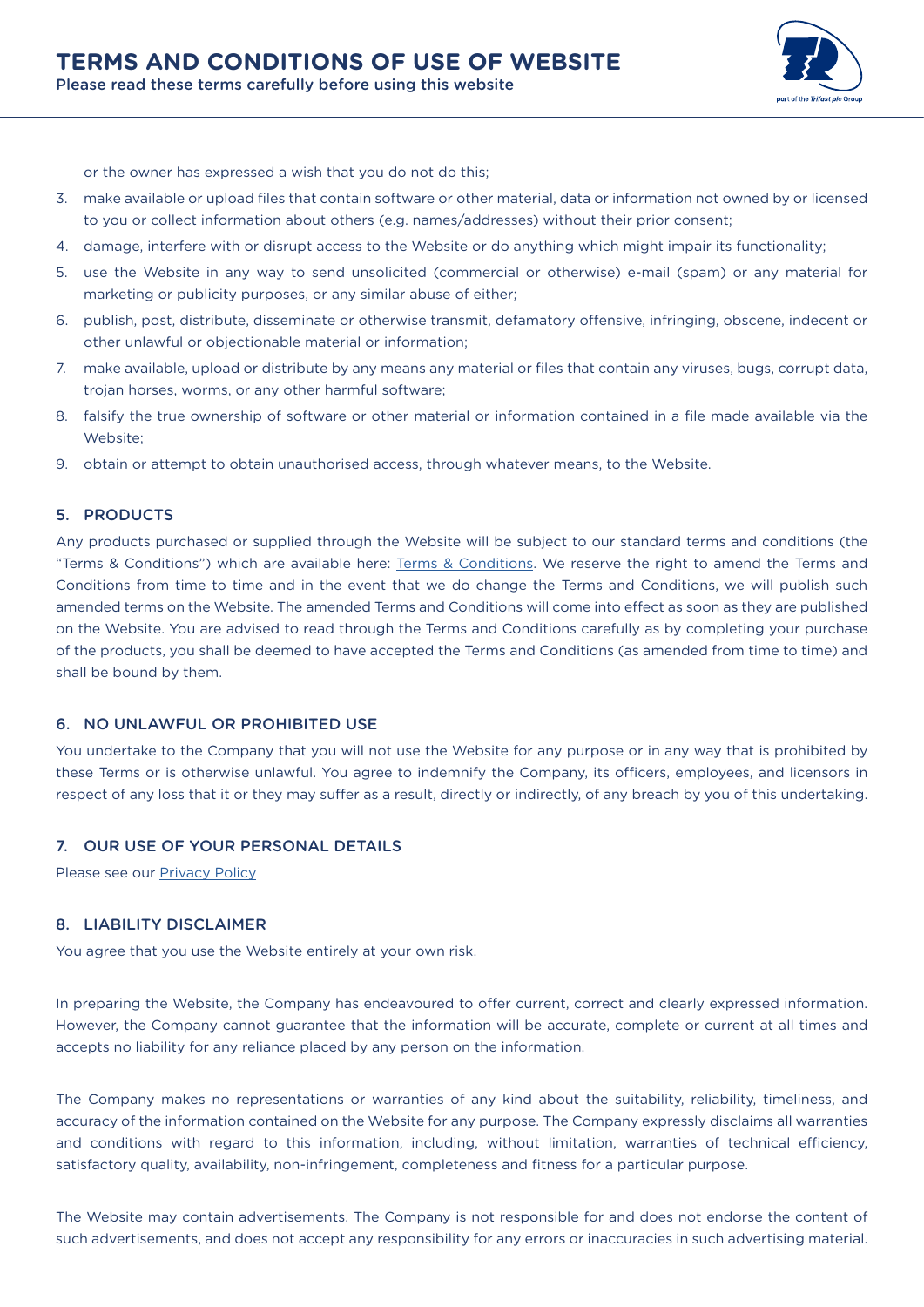The Company shall not be liable for any damages whatever, including but without limitation to, damages for loss of use, data or profits, arising out of the use or performance of the Website, the provision of or failure to provide services, or for any information obtained through the Website, or otherwise arising out of the use of the website, whether based on contract, tort, or otherwise, without limitation, even if the Company has been advised of the possibility of damage.

If you are dissatisfied with any portion of the Website, or with any of these terms of use, your sole remedy, except as specifically provided in these terms, is to stop using the Website.

Notwithstanding anything in these terms the Company does not disclaim liability for death or injury caused by its own negligence.

The Company reserves the right to remove any information or material on the Website without warning, and without prejudice to any other accrued rights, and/or make available such information or material when required to do so by law or when requested to do so by regulatory bodies or law enforcement organisations.

## 9. AVAILABILITY

The Company reserves the right at any time to modify or discontinue, temporarily or permanently, your access to or use of the Website with or without notice.

## 10. VIRUS PROTECTION AND COMPATIBILITY

While certain precautions have been taken to detect computer viruses and ensure security, The Company cannot guarantee that the Website is virus-free and secure.

The Company shall not be liable for any loss or damage which occurs as a result of any virus or breach of security. The Company does not give any warranties as to the compatibility of the Website with your computer systems, software and/or hardware.

## 11. LINKS TO THIRD PARTY SITES

The Website contains links to websites operated by parties other than the Company ("Third Party Websites"). These links are provided for your convenience. When you activate one of them, you will leave the Website. The Company has no control over, and will accept no responsibility for or liability in respect of, material on any website that is not under its control.

The inclusion of links to Third Party Websites does not imply any endorsement of the material on them or any association with their operators.

You will not arrange for any Third Party Website to be connected to any part of the Website by way of hyperlink or otherwise without the Company's prior written consent.

### 12. TERMINATION

The Company may restrict your access to the Website, refuse to correspond with you, and/or remove your details from the relevant database without prejudice to any other accrued rights, without prior notice to you where:

- 1. there is a regulatory or statutory change limiting the ability to provide access to the Website;
- 2. there is any event beyond the reasonable control of the Company preventing the Company from providing access to the Website (for example, and without limitation, technical difficulties, capacity problems and